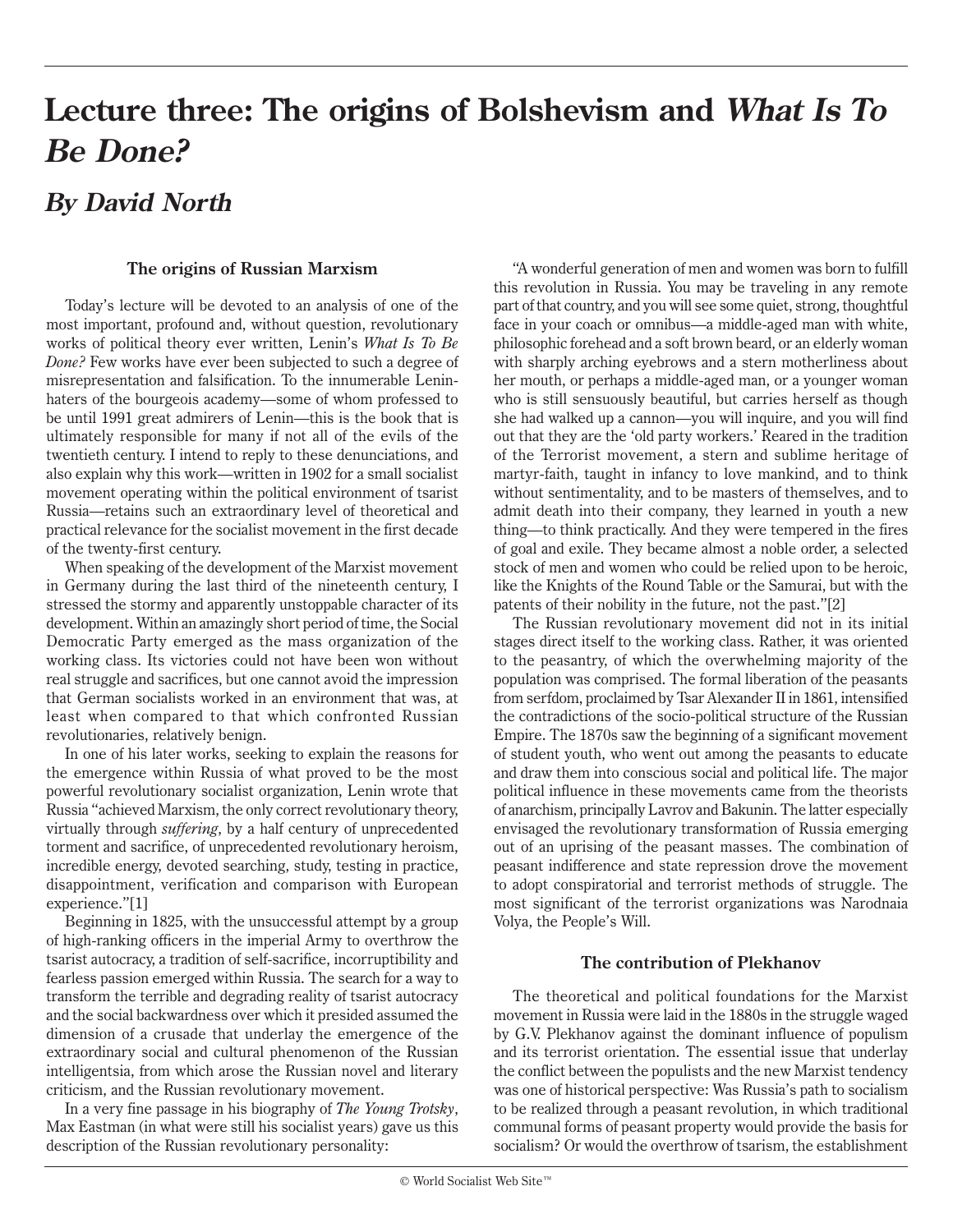of a democratic republic and the beginning of the transition to socialism proceed on the basis of the growth of Russian capitalism and the emergence of a modern industrial proletariat?

In arguing against terrorism and the populist characterization of the peasantry as the decisive revolutionary force, Plekhanov who had himself been a leading member of the populist movement—insisted that Russia was developing along capitalist lines, that the growth of an industrial proletariat would be an inevitable consequence of this process, and that this new social class would be of necessity the decisive force in the revolutionary overthrow of the autocracy, the democratization of Russia and the wiping away of all political and economic remnants of feudalism, and the beginning of the transition to socialism.

Plekhanov's founding of the Emancipation of Labor Group in 1883, the year of Marx's death, was an act of immense political foresight, not to mention intellectual and physical courage. Moreover, the arguments advanced by Plekhanov against the Russian populists of his day not only established the programmatic foundations upon which the Russian Social Democratic Labor Party would later be based. Plekhanov also anticipated many of the critical issues of class orientation and revolutionary strategy that would continue to bedevil the socialist movement throughout the twentieth century and, indeed, up to the present day.

Today, Plekhanov is remembered principally—but generally without sufficient appreciation—as one of the most important interpreters of Marxist philosophy in the era of the Second International (1889-1914). In this capacity, much of his work is subjected to bitter and generally ignorant criticism—especially from those who claim that Plekhanov failed to appreciate the significance of Hegel and the dialectical method. One can only wish, when reading such polemical rants, that their authors would take the time to study Plekhanov's works before proceeding to denounce them. I will come back somewhat later to the issue of Plekhanov's intellectual relationship to Marxist philosophy, though it must be stated frankly that this is a subject that requires more time than we presently have.

I wish, at this point, to place emphasis on another aspect of Plekhanov's contribution to revolutionary strategy that is generally underestimated, if not ignored—that is, his insistence on the development of the proletariat's consciousness of the significance of its independent political struggle against the bourgeoisie as a critical and indispensable driving force in the formation of socialist consciousness.

In his most important early work, *Socialism and the Political Struggle*, written not long after he had founded the Emancipation of Labor movement, Plekhanov opposed the views of the Russian anarchists, who rejected the importance of politics and went so far as to insist that the workers should not contaminate themselves with political interests. Plekhanov noted that "not a single class which has achieved political domination has had cause to regret its interest in 'politics,' but on the contrary ... each of them attained the highest, the culminating point of its development only after it had acquired political domination... we must admit that the political struggle is an instrument of social reconstruction whose effectiveness is proved by history."

Plekhanov then traced the main stages in the development of class consciousness. A lengthy citation is justified by the intrinsic

and enduring significance of this passage:

"Only gradually does the oppressed class become clear about the connection between its *economic* position and its *political* role in the state. For a long time it does not understand even its economic task to the full. The individuals composing it wage a hard struggle for their daily subsistence without even thinking which aspects of the social organization they owe their wretched condition to. They try to avoid the blows aimed at them without asking where they came from or by whom, in the final analysis, they are aimed. As yet they have no class consciousness and there is no guiding idea in their struggle against individual oppressors. The oppressed class does not yet exist *for itself*; in time it *will* be the advanced class in society, but it is not yet *becoming* such. Facing the consciously organized power of the ruling class are separate individual strivings of isolated individuals or isolated groups of individuals. Even now, for example, we frequently enough meet a worker who hates the particularly intensive exploiter but does not yet suspect that the whole class of exploiters must be fought and the very possibility of exploitation of man by man removed.

"Little by little, however, the process of generalization takes effect, and the oppressed begin to be conscious of themselves as a class. But their understanding of the specific features of their class position remains too one-sided: the springs and motive forces of the social mechanism as a whole are still hidden from their mind's eye. The class of exploiters appears to them as the simple sum of individual employers, not connected by the threads of political *organization*. At this stage of development it is not yet clear in the minds of the oppressed... what connection exists between 'society' and 'state.' State power is presumed to stand above the antagonisms of the classes; its representatives appear to be the natural judges and conciliators of the hostile sides. The oppressed have complete trust in them and are extremely surprised when their requests for help remain unanswered by them. Without dwelling on particular examples, we will merely note than such confusion of concepts was displayed even recently by the British workers, who waged quite an energetic struggle in the economic field and yet considered it possible to belong to one of the bourgeois political parties.

"Only in the next and last stage of development does the oppressed class come to a thorough realization of its position. It now realizes the connection between society and state, and it does not appeal for the curbing of its exploiters to those who constitute the political organ of that exploitation. It knows that the state is a fortress which the oppressed can and must capture and reorganize for their own defense and which they cannot bypass, counting on its neutrality. Relying only on themselves, the oppressed begin to understand that '*political* self-help,' as Lange says, 'is the most important form of *social* self-help.' They then fight for political domination in order to help themselves by changing the existing social relations and adapting the social system to the conditions of their own development and welfare. Neither do they, of course, achieve domination immediately; they only gradually become a formidable power precluding all thought of resistance by their opponents. For a long time they fight only for concessions, demand only such reforms as would give them not domination, but merely the possibility to develop and mature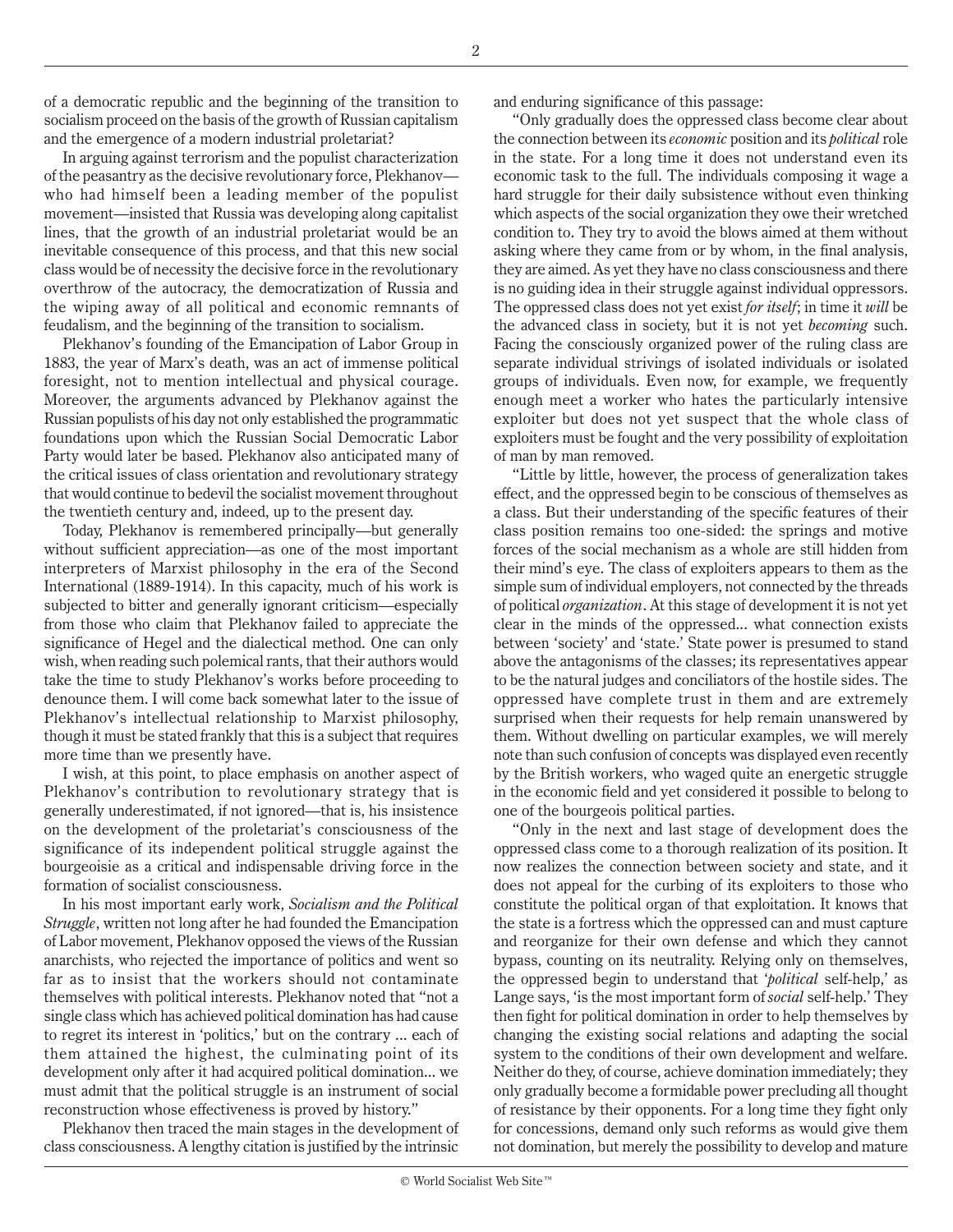for future domination; reforms which would satisfy the most urgent and immediate of their demands and extend, if only slightly, the sphere of their influence over the country's social life. Only by going through the hard school of the struggle for separate little pieces of enemy territory does the oppressed class acquire the persistence, the daring, and the development necessary for the decisive battle. But once it has acquired those qualities it can look at its opponents as at a class finally condemned by history; it need have no doubt about its victory. What is called the revolution is only the last act in the long drama of revolutionary class struggle which becomes conscious only insofar as it becomes a *political* struggle.

"The question is now: would it be expedient for the socialists to hold the workers back from 'politics' on the grounds that the structure of society is determined by its economic relations? Of course not! They would be depriving the workers of a fulcrum in their struggle, they would be depriving them of the possibility of concentrating their efforts and aiming their blows at the social organization set up by the exploiters. Instead, the workers would have to wage guerrilla warfare against individual exploiters or at most separate groups of those exploiters, who would always have on their side the organized power of the state." [3]

The struggle waged by Plekhanov defined the essential tasks of those who would call themselves socialists—to concentrate all their efforts on the development of the political class consciousness of the working class and to prepare it for its historical role as the leader of the socialist revolution. Implicit in this definition is the historical significance of the party itself, which is the instrument through which this consciousness is aroused and developed and organized on the basis of a definite political program.

The writings of Plekhanov threw the populists into crisis. By the late 1880s they were clearly on the defensive before the blows of the man they had just a decade earlier denounced as a renegade from the "people's" cause. The political bankruptcy of terrorism was becoming increasingly evident. Showing that the aim of terrorism was to frighten the Tsarist regime and persuade it to change its ways, Plekhanov and the growing legion of Marxists dubbed the terrorists "liberals with bombs"—a description which is as apt today as it was a century ago. Moreover, Plekhanov insisted their terrorism, which ignored the protracted struggle to raise the consciousness of the working class, instead, in striving to electrify the masses with the avenging blows of heroic individuals, served only to stupefy and demoralize them.

#### **The emergence of Ulyanov-Lenin**

The pioneering work of Plekhanov influenced an entire generation of intellectuals and youth who entered into revolutionary struggle during the late 1880s and early 1890s. The impact of his polemics was all the greater as the social transformations in the city and the countryside more and more corresponded to the analysis made by Plekhanov.

By the 1890s it was increasingly apparent that Russia was undergoing a rapid economic development, with the growth of industry producing an increasingly powerful working class. These were the conditions under which Vladimir Ilych Ulyanov, the

younger brother of a martyred revolutionary terrorist, entered into the revolutionary movement. By 1893 he established his reputation as a powerful theoretician with a remarkable critique of the populist movement which he entitled *What the "Friends of the People" Are and How They Fight the Social Democrats*. There are certain features of this work which made it a major contribution to the revolutionary workers' movement and which, despite its preoccupation with the specific conditions of the Russia of the 1890s, endow it with an enduring relevance.

Ulyanov-Lenin devoted a large portion of his work to attacking what he termed the subjective sociology of Mikhailovsky, demonstrating that the politics of the narodnik (populist) movement was not based on a scientific study of the social relations that existed in Russia. He showed that they refused to confront the fact that commodity production had become highly developed and that large-scale industry had been established and concentrated in the hands of individuals who bought and exploited the labor-power of a mass of workers who were without any property. But even more important than the economic analysis which was much further developed in his next major work, *The Development of Capitalism in Russia*—was Lenin's characterization of the class nature of the narodnik movement. He explained that the narodniks, in essence, were petty-bourgeois democrats whose views reflected the social position of the peasantry.

While Lenin insisted on the great importance of the democratic questions—i.e., those related to the abolition of the Tsarist autocracy, the destruction of the remnants of feudalism in the countryside, the nationalization of the land—he held no less passionately that it was fundamentally wrong to ignore the distinction between the democratic and socialist movement. The greatest hindrance to the development of the class consciousness of the proletariat was the tendency to subordinate the proletariat to the bourgeois and petty-bourgeois democratic opponents of the autocracy.

In his savage attack upon the views of Mikhailovsky, Lenin was determined to prove that the so-called "socialism" of the petty-bourgeois democrat has nothing whatsoever in common with the socialism of the proletariat. At best, the "socialism" of the petty-bourgeoisie reflects its frustration in the face of the powerful growth of capital and its concentration in the hands of the magnates of banking and industry. Petty-bourgeois socialism is incapable of making a scientific and historical analysis of the development of capitalism in as much as such an analysis would demonstrate the hopeless position of the petty-bourgeoisie itself, which, far from being a rising class, represents the surviving fragments of the economic past.

The main conclusion that Lenin drew for the revolutionary socialist movement is that it must wage a relentless struggle against the influence of petty-bourgeois democratic ideology within the workers' movement. It had to be educated to understand that there was nothing intrinsically socialist about democratic demands, and that the abolition of the autocracy and the destruction of feudal estates, while in one sense historically progressive, did not at all imply the end of the exploitation of the working class. In fact, the outcome of the realization of these demands would, in themselves, merely facilitate the development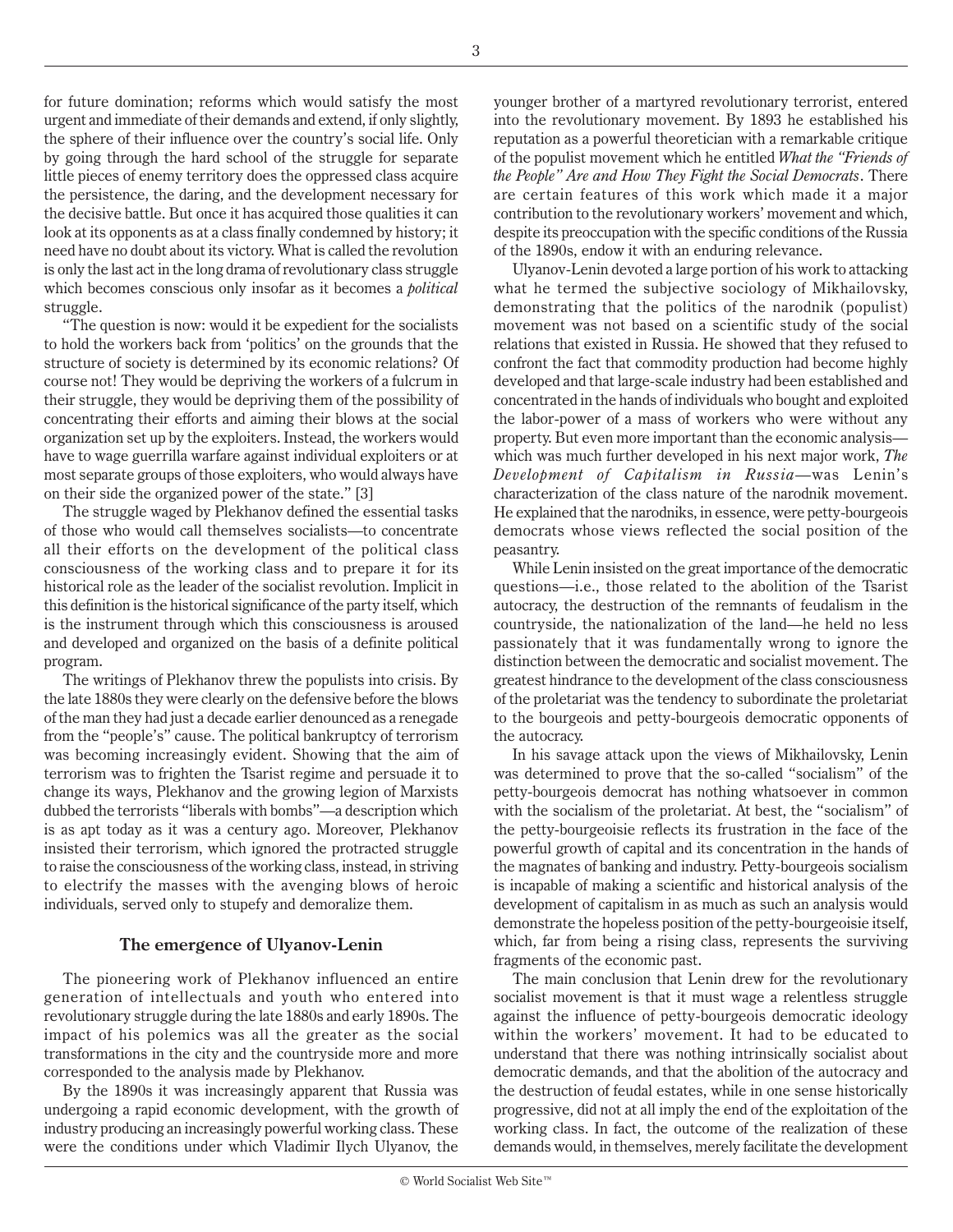of capitalism and the intensified exploitation of wage-labor. This did not mean that the working class should not support the democratic struggle. Quite the opposite: the working class must be in the vanguard of the democratic struggle. But under no conditions does it wage that struggle under the banner of the bourgeoisie or petty-bourgeoisie. Rather, it must wage the struggle for democracy only in order to facilitate the struggle against the bourgeoisie itself.

He denounced the "amalgamators" and "alliance advocates" who proposed that the workers should, in the name of fighting against Tsarism, play down their independent class aims and, without concerning themselves with programmatic issues, form alliances with all the political opponents of the regime.

Marxists advance the democratic struggle not by adapting to the liberals and petty-bourgeois democrats, but by organizing the workers into an independent political party of their own, based on a revolutionary socialist program. Summing up the nature of Russian populism, Lenin wrote: "If you refuse to believe the flowery talk about the 'interests of the people' and try to delve deeper, you will find that you are dealing with the out-and-out ideologists of the petty-bourgeoisie..."

In bringing his work to a conclusion, Lenin stressed that the work of the revolutionary party must be directed toward making the worker "understand the political and economic structure of the system that oppresses him, and the necessity and inevitability of class antagonism under this system.... When its advanced representatives have mastered the ideas of scientific socialism, the idea of the historical role of the Russian worker, when these ideas become widespread, and when stable organizations are formed among the workers to transform the workers' present sporadic economic war into conscious class struggle—then the Russian WORKER, rising at the head of all the democratic elements, will overthrow absolutism and lead the RUSSIAN PROLETARIAT (side by side with the proletarians of ALL COUNTRIES) along the straight road of open political struggle to THE VICTORIOUS COMMUNIST REVOLUTION."

Already, in this seminal work, Lenin presented in a fairly developed form the conceptions that were to guide the construction of the Bolshevik Party. Lenin did not invent the concept of the party or of the independent political organization of the working class. But he endowed these concepts with a political and ideological concreteness of unequalled intensity. He was convinced that the political organization of the working class proceeds not merely through measures of a practical character, but through a ruthless theoretical and political struggle against all the ideological forms through which the bourgeoisie seeks to influence and dominate the working class. The political unity of the working class required an unrelenting struggle against all theories and programs which reflected the interests of alien class forces. In other words, the political homogeneity of the working class could be realized only on the basis of the highest theoretical consciousness.

In 1900, in an article on "The Urgent Tasks of Our Movement," Lenin wrote the following:

"Social Democracy is the combination of the working class movement and socialism. Its task is not to serve the working class movement passively at each of its separate stages, but to

represent the interests of the movement as a whole, to point out to this movement its ultimate aim and its political tasks, and to safeguard its political and ideological independence. Isolated from Social Democracy, the working class movement becomes petty and inevitably becomes bourgeois. In waging only the economic struggle, the working class loses its political independence; it becomes the tail of other parties and betrays the great principle: 'The emancipation of the working classes must be conquered by the working classes themselves.' In every country there has been a period in which the working class movement existed apart from socialism, each going its own way; and in every country this isolation has weakened both socialism and the working class movement. Only the fusion of socialism with the working class movement has in all countries created a durable basis for both."[4]

When Lenin wrote those words, he was waging a bitter struggle against a new tendency that had emerged inside Russian Social Democracy, known as Economism, whose existence was bound up with the growth of Bernsteinite revisionism in Germany. The gist of the economists' views was the belittling of the revolutionary political struggle. Instead, adapting themselves to the spontaneous working class movement in the mid-1890s, the economists proposed that the social democratic movement concentrate on the development of the strike struggles and other aspects of the economic struggle of the working class. The implication of this outlook was that the labor movement should renounce as a practical goal its revolutionary socialist aims. Pride of place in the political struggle against the autocracy was to be conceded to the liberal democratic bourgeois opposition. The independent revolutionary program that had been proclaimed by Plekhanov and Lenin was to be abandoned in favor of trade union activity aimed at improving the economic conditions of the working class within the framework of capitalist society. Or, as E.D. Kuskova proposed in the infamous *Credo* published in 1899:

"Intolerant Marxism, negative Marxism, primitive Marxism (which holds to too schematic a concept of the class division of society) will give way to democratic Marxism, and the social position of the party in contemporary society will have to change drastically. The party will recognize society; its narrow corporative and, in the majority of cases, sectarian tasks will broaden into social tasks and its striving to seize power will be transformed into a desire for change, for the reform of contemporary society along democratic lines that are adapted to the present state of affairs, with the object of protecting, in the most complete and effective way, (all) the rights of the laboring classes."[5]

That was not all: the *Credo* declared that "Talk of an independent workers' political party is nothing but the result of transplanting alien aims and alien achievements on to our soil."[6]

The emergence of Economism was part of an international phenomenon: under conditions in which Marxism had become the dominant political and ideological force in the labor movement of Western Europe, there developed within that labor movement what amounted to a bourgeois opposition to Marxism. In other words, the growth of revisionism represented, as I have already explained, the attempt by the petty-bourgeois ideologists of capitalism to counteract and undermine the expansion of Marxist influence inside the workers' movement. By 1899, the implications of this revisionism had become fairly clear, when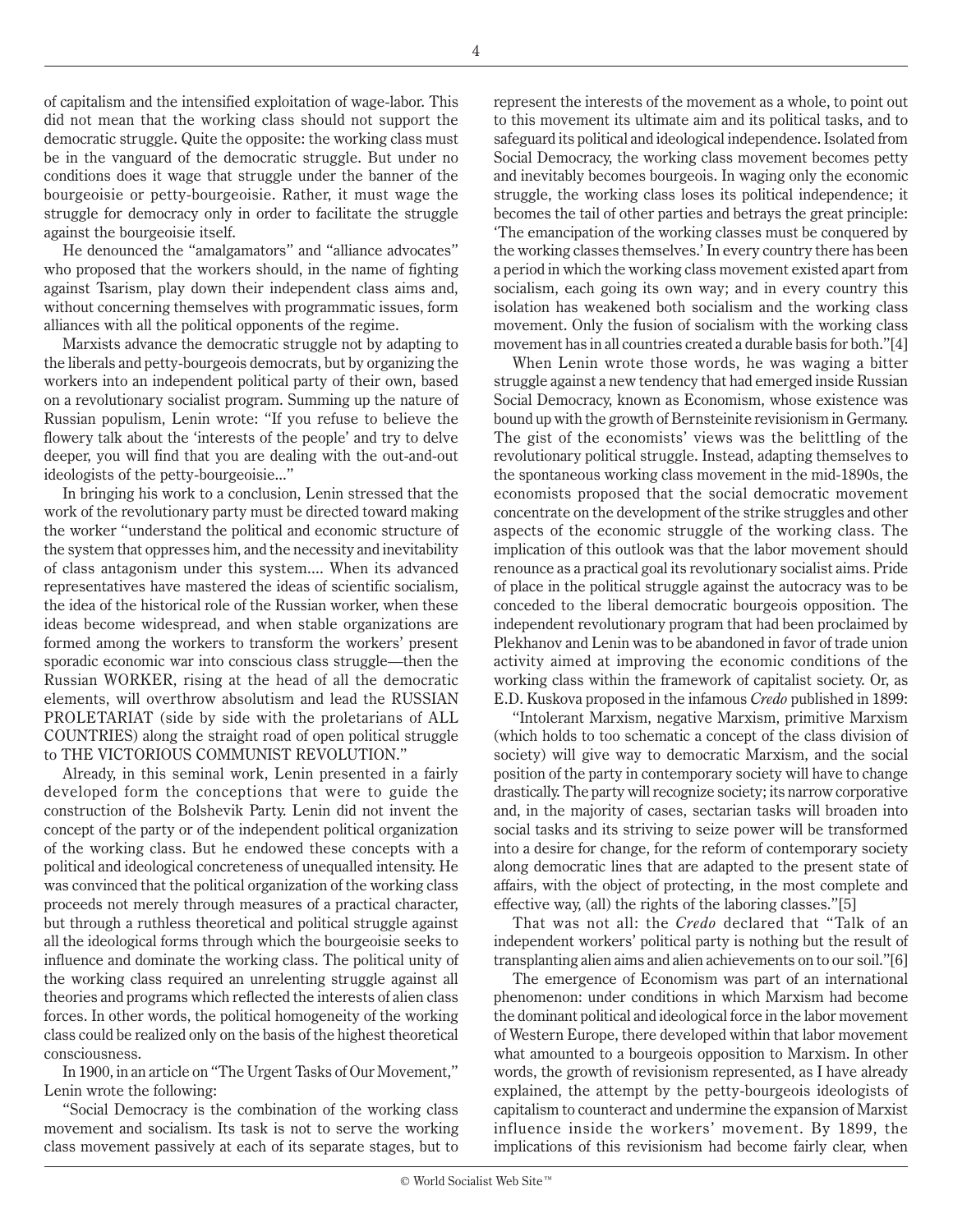the French socialist Millerand entered a bourgeois government.

The eruption of opportunism provoked a crisis inside international Social Democracy. As I've already noted, the first to come out against it was Plekhanov. Later, Rosa Luxemburg contributed to the struggle with her magnificent pamphlet, *Reform or Revolution?* Reluctantly, the German social democrats were drawn into the fray. But nowhere was the struggle against opportunism so fully developed as it was in Russia under the leadership of Lenin.

At the turn of the twentieth century, the Russian socialist movement was not a unified political organization. There existed numerous tendencies and groups which identified themselves as socialist, even Marxist, but which conducted their political and practical work on a local basis, or as the representative of a specific ethnic or religious group within the working class. The Jewish Bund was the most famous of the latter type of organization.

As the Russian workers' movement gathered strength in the second half of the 1890s, the need for programmatic and organizational coherence became evident and urgent. The first attempt to hold a congress of all Russian social democrats, in Minsk in 1898, was aborted as a result of police repression and the arrests of delegates. In the aftermath of this setback, the plans for the convening of a congress were complicated by the increasingly heterogeneous character of the Russian socialist movement, of which the emergence of the Economist tendency was a significant expression.

Although Plekhanov was still the revered theoretical leader of Russian socialism, Ulyanov-Lenin emerged as the major figure in the course of the intense preparatory work for the convening of a unifying congress of Russian social democrats. The basis of his influence was his leading role in the publication of the new political newspaper of the Russian Social Democratic Labor Party, *Iskra* (The Spark). Within the émigré movement and among Marxists engaged in practical revolutionary activity in Russia, *Iskra* gained immense stature as it provided theoretical, political and organizational coherence, on an all-Russia basis, for what would have remained in its absence a disparate movement.

The first issue of *Iskra* was published in December 1900. Lenin explained in a major statement published on its front page that "Our principal and fundamental task is to facilitate the political development and the political organization of the working class. Those who push this task into the background, who refuse to subordinate to it all the special tasks and particular methods of struggle, are following a false path and causing serious harm to the movement."

In words which remain, even after the passage of a century, extraordinarily relevant to contemporary conditions, Lenin harshly criticized those "who think it fit and proper to treat the workers to 'politics' only at exceptional moments in their lives, only on festive occasions..." Excoriating the representatives of the Economist tendency, for whom militant trade unionism and agitation over economic demands represented the alpha and omega of radical activity in the working class, Lenin insisted that the decisive task that confronted socialists was the political education of the working class and the formation of its independent socialist political party. "Not a single class in history," Lenin wrote, "has achieved power without producing its political leaders, its prominent representatives able to organize a movement and lead it." In conclusion, Lenin proposed somewhat laconically "to devote a series of articles in forthcoming issues to questions of organization, which are among the most burning problems confronting us."[7]

What emerged from this proposal was perhaps the most brilliant, influential and controversial political tract of the twentieth century, Lenin's *What Is To Be Done?* Given the bitter controversy provoked by this book, especially in the aftermath of the Bolshevik Revolution of 1917, it is a remarkable fact that *What Is To Be Done?*, when it was first published in 1902, was accepted by leading Russian social democrats—most importantly, by Plekhanov—as a statement of party principles on questions of political tasks and organization. This is of some political significance insofar as many of the denunciations of Lenin's pamphlet assert that *What Is To Be Done?* introduced a conspiratorial and totalitarian element into socialism that had no basis in classical Marxism. We will address these criticisms in the course of our review of this work.

## **What Is To Be Done?**

Lenin's pamphlet begins by examining the demand raised by the Economist tendency—that is, the Russian followers of Eduard Bernstein—for "Freedom of Criticism." He places this slogan which, at first hearing, seems eminently democratic and appealing—within the context of the dispute raging within the ranks of international Social Democracy between the defenders of orthodox Marxism and the revisionists, who had undertaken a systematic theoretical and political attack on that orthodoxy.

Noting that Bernstein's theoretical revisions of the programmatic foundations of the German Social Democratic Party found their logical political expression in the entrance of the French socialist Alexander Millerand into the government of President Waldeck-Rousseau, Lenin states that the slogan "'Freedom of Criticism' means freedom for an opportunist trend in Social Democracy, freedom to convert Social Democracy into a democratic party of reform, freedom to introduce bourgeois ideas and bourgeois elements into socialism."[8]

To this demand Lenin replies that no one is denying the right of the revisionists to criticize. But Marxists, he insists, have no less a right to reject their criticisms and to fight the attempt to convert revolutionary Social Democracy into a reformist movement.

After briefly reviewing the origins of the Economist tendency in Russia, Lenin notes its general indifference to critical issues of theory. He states that the Economists' "much vaunted freedom of criticism does not imply substitution of one theory for another, but freedom from all integral and pondered theory; it implies eclecticism and lack of principle."[9] Lenin observes that this theoretical indifference is justified by revisionists who quote, out of context, Marx's statement that the real practical advances of the socialist movement are more important than a dozen programs. "To repeat these words in a period of theoretical confusion," Lenin replies, "is like wishing mourners at a funeral many happy returns of the day."

He then declares, in words that cannot be quoted too frequently,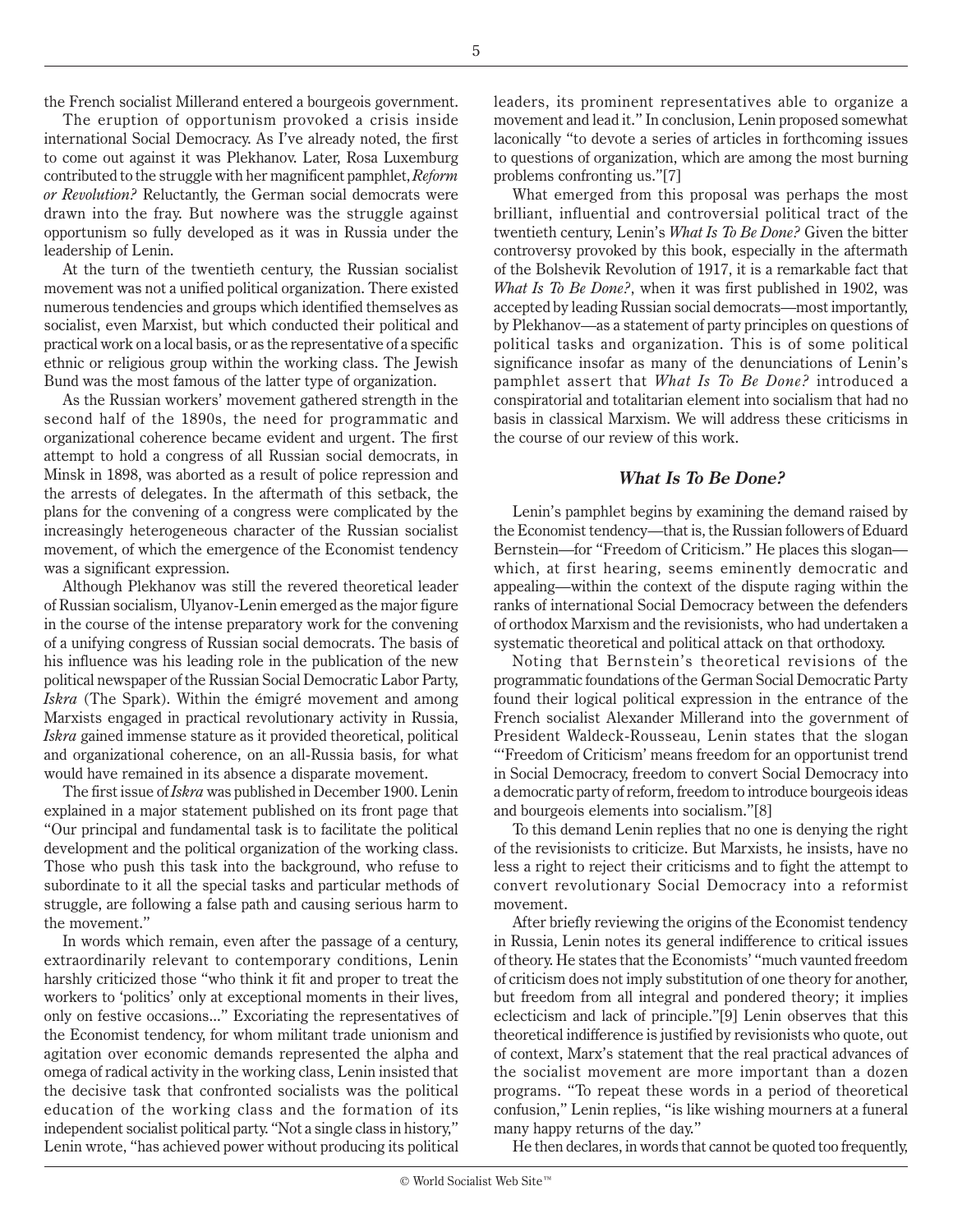"Without revolutionary theory there can be no revolutionary movement. This idea cannot be insisted upon too strongly at a time when the fashionable preaching of opportunism goes hand in hand with an infatuation for the narrowest forms of practical activity."[10] He argues that only "*a party that is guided by the most advanced theory*" will be able to provide the working class with revolutionary leadership, and recalls that Friedrich Engels had recognized "*not* two forms of the great struggle of Social Democracy (political and economic), as is the fashion among us, *but three, placing the theoretical struggle on a par with the first two*."[11] Lenin quotes Engels' statement that "Without German philosophy, which preceded it, particularly that of Hegel, German scientific socialism—the only scientific socialism that has ever existed—would never have come into being. Without a sense of theory among the workers, this scientific socialism would never have entered into their flesh and blood as much as is the case."[12]

The second section of *What Is To Be Done?* is entitled "The Spontaneity of the Masses and the Consciousness of the Social Democrats." This is, undoubtedly, the most important section of Lenin's pamphlet, and, inevitably, the section that has been subjected to the most unrelenting attacks and misrepresentation. It is in this section, we have been frequently told, that Lenin exposes himself as an arrogant elitist, contemptuous of the mass of workers, disdainful of their aspirations, hostile to their daily struggles, lusting for personal power and dreaming only of the day when he and his accursed party will impose their iron-fisted totalitarian dictatorship over the unsuspecting Russian working class. It is worth our while to examine this section with special care.

The critical issue analyzed by Lenin is the nature of the relationship between Marxism and the revolutionary party on the one side and, on the other, the spontaneous movement of the working class and the forms of social consciousness that develop among workers in the course of that movement. He begins by tracing the evolution of the forms of consciousness among Russian workers, beginning with the initial manifestations of class conflict in the 1860s and 1870s.

Those struggles were of an extremely primitive character, involving the destruction of machinery by workers. Driven by desperation, lacking any awareness of the social and class nature of their revolt, these spontaneous eruptions manifested class consciousness only in an "embryonic" form. The situation that developed three decades later was significantly more advanced. Compared to the early struggles, the strikes of the 1890s manifested a significantly higher level of consciousness among the workers. The strikes were far more organized and even advanced quite detailed demands. But the consciousness exhibited by workers in these struggles was of a trade unionist rather than social democratic character. That is, the strikes did not raise demands of a political character, nor did they express an awareness of the deeper and irreconcilable nature of the conflict between the workers and the existing socio-economic and political order. The workers, rather, sought only to improve their situation within the framework of the existing social system.

This limitation was inevitable, in the sense that the spontaneous movement of the working class could not develop on its own, "spontaneously," social democratic, i.e., revolutionary,

consciousness. It is at this point that Lenin introduces the argument that has provoked so many denunciations. He writes:

"We have said that *there could not have been* Social Democratic consciousness among the workers. It would have to be brought to them from without. The history of all countries shows that the working class, exclusively by its own effort, is able to develop only trade union consciousness, i.e., the conviction that it is necessary to combine in unions, fight the employers, and strive to compel the government to pass necessary labor legislation, etc. The theory of socialism, however, grew out of the philosophic, historical, and economic theories elaborated by educated representatives of the propertied classes, by intellectuals. By their social status, the founders of modern socialism, Marx and Engels, themselves belonged to the bourgeois intelligentsia. In the same way, in Russia, the theoretical doctrine of Social Democracy arose altogether independently of the spontaneous growth of the working class movement; it arose as a natural and inevitable outcome of the development of thought among the revolutionary socialist intelligentsia."[13]

In support of his interpretation of the relationship between Marxism and the spontaneously developing trade unionist, i.e., bourgeois, consciousness of the working class, Lenin cites—along with approving comments by Karl Kautsky—the draft program of the Austrian Social Democratic Party:

"The more capitalist development increases the numbers of the proletariat, the more the proletariat is compelled and becomes fit to fight against capitalism. The proletariat becomes conscious of the possibility and necessity for socialism. In this connection socialist consciousness appears to be a necessary and direct result of the proletarian class struggle. But this is absolutely untrue. Of course, socialism, as a doctrine, has its roots in modern economic relationships just as the class struggle of the proletariat has, and, like the latter, emerges from the struggle against the capitalistcreated poverty and misery of the masses. But socialism and the class struggle arise side by side and not one out of the other; each arises under different conditions. Modern socialist consciousness can arise only on the basis of profound scientific knowledge. Indeed, modern economic science is as much a condition for socialist production as, say, modern technology, and the proletariat can create neither the one nor the other, no matter how much it may desire to do so; both arise out of the modern social process. The vehicle of science is not the proletariat, but the *bourgeois intelligentsia* [K.K.'s italics]: it was in the minds of individual members of this stratum that modern socialism originated, and it was they who communicated it to the more intellectually developed proletarians who, in their turn, introduce it into the proletarian class struggle where conditions allow that to be done. Thus, socialist consciousness is something introduced into the proletarian class struggle [*von Aussen Hineingretagenes*] and not something that arose within it spontaneously [*urwuchsig*]. Accordingly, the old Hainfeld program quite rightly stated that the task of Social-Democracy is to imbue the proletariat [literally: saturate the proletariat] with the *consciousness* of its position and the consciousness of its task. There would be no need for this if consciousness arose of itself from the class struggle."[14]

Lenin draws from this passage the following conclusion: "Since there can be no talk of an independent ideology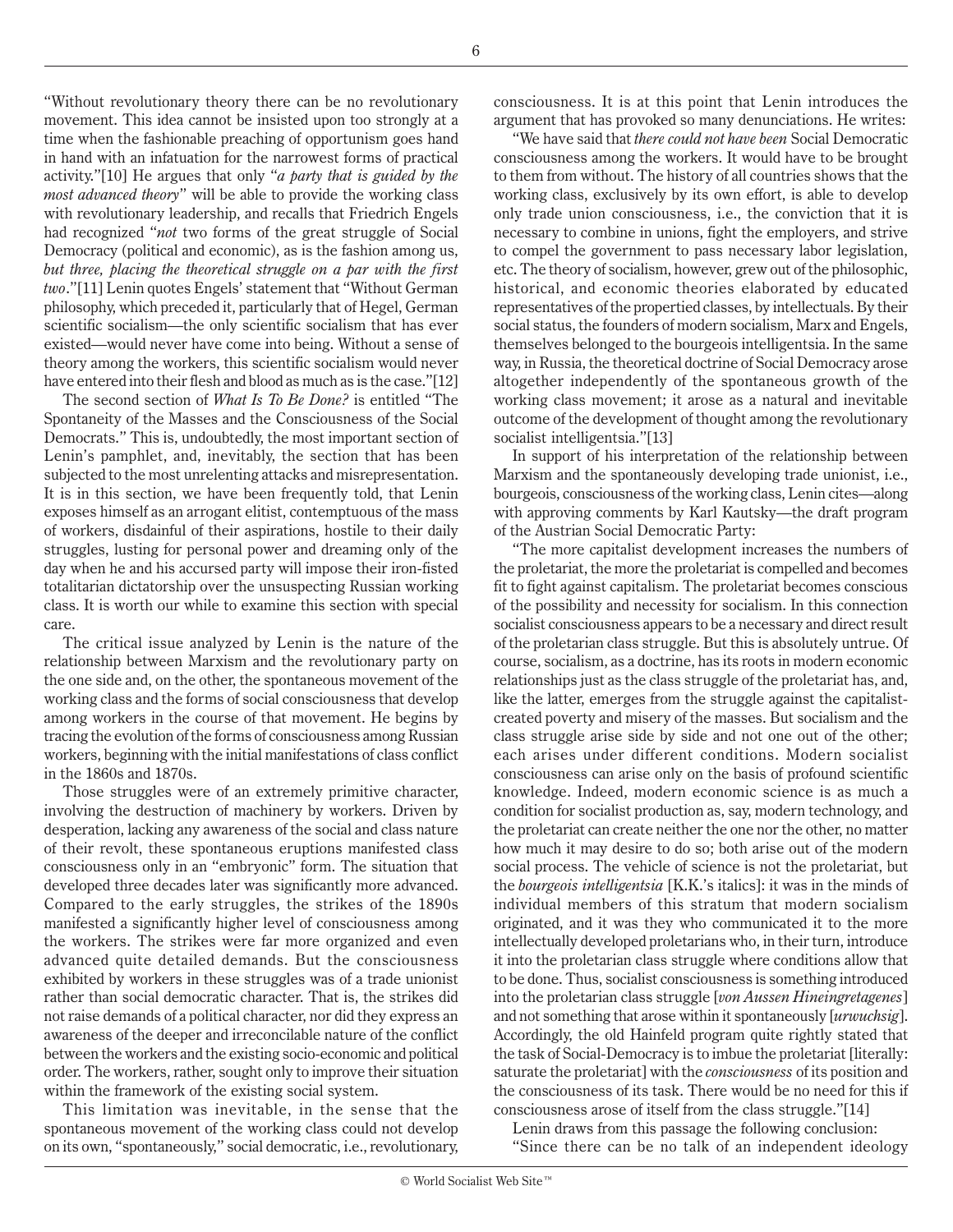formulated by the working masses themselves in the process of their movement, the *only* choice is—either bourgeois or socialist ideology. There is no middle course (for mankind has not created a 'third' ideology, and, moreover, in a society torn by class antagonisms there can never be a non-class or above-class ideology). Hence, to belittle the socialist ideology *in any way, to turn aside from it in the slightest degree* means to strengthen bourgeois ideology. There is much talk of spontaneity. But the spontaneous development of the working class movement leads to its subordination to bourgeois ideology, *to its development along the lines of the Credo program*; for the spontaneous working class movement is trade unionism, is *Nur-Gewerkschaftlerei*, and trade unionism means the ideological enslavement of the workers by the bourgeoisie. Hence, our task, the task of Social-Democracy, is *to combat spontaneity, to divert* the working class from this spontaneous, trade unionist striving to come under the wing of the bourgeoisie, and to bring it under the wing of revolutionary Social-Democracy."[15]

#### **Bourgeois criticism of What Is To Be Done?**

These passages have been denounced again and again as the quintessential expression of Bolshevik "elitism" wherein, moreover, lie the germs of its future totalitarian evolution. In a book entitled *The Seeds of Evil*, Robin Blick, an ex-Trotskyist, refers to the last sentence quoted above (in which Lenin speaks of the "trade unionist striving to come under the wing of the bourgeoisie") as "an absolutely extraordinary formulation for someone usually so concerned to be seen defending Marxist 'orthodoxy', and certainly equaling in its audacity any of the revisions of Marxism then being undertaken by the German Social Democrat Eduard Bernstein... what Marx and Engels never did was to expound in their writings a worked-out doctrine of political *élitism* and organizational manipulation."[16]

This argument is developed more substantially in the very well known work by the academic philosopher, Leszek Kolakowski, entitled *Main Currents of Marxism*, a three-volume work originally published in 1978. He dismisses as a "novelty" Lenin's assertion that the spontaneous workers' movement cannot develop a socialist ideology, and that it must therefore have a bourgeois ideology. Even more disturbing, according to Kolakowski, is the inference that the workers' movement must assume a bourgeois character if it is not led by a socialist party. "This is supplemented by a second inference: the working class movement in the true sense of the term, i.e., a political revolutionary movement, is defined not by being a movement of workers but by possessing the right ideology, i.e., the Marxist one, which is 'proletarian' by definition. In other words, the class composition of a revolutionary party has no significance in defining its class character."[17]

Kolakowski continues with a few snide and cynical comments, mocking the claim that the party "knows what is in the 'historical' interest of the proletariat and what the latter's authentic consciousness ought to be at any particular moment, although its empirical consciousness will generally be found lagging behind."[18] Remarks of this sort are supposed by their author to be incredibly clever, exposing the absurd conceit of a small

political party that its program articulates the interests of the working class, even if the mass of workers do not agree with, or even understand that program. But arguments of this sort appear clever only as long as one does not bother to think too carefully about them.

If Kolakowski's argument is correct, what need is there for any political party, whether of the working class or, for that matter, the bourgeoisie? After all, is it not the case that all political parties and their leaders claim to speak in the name of and articulate the interests of broader social communities? If one takes the history of the bourgeoisie, its interests as a class have been identified, defined, and articulated by political parties—whose leaders were not infrequently compelled to work in opposition, as a small minority faction and even in illegality, until they won over their class, or at least the most critical elements within it, to the perspective and program for which they fought.

Puritanism existed as a religious-political tendency in England for a half-century before it emerged as the dominant tendency within the rising bourgeoisie and secured, under the leadership of Cromwell, the victory of the Revolution over the Stuart monarchy. One hundred and fifty years later, the Jacobin Party of politicized Rousseauists emerged out of the bitter factional fights within the bourgeoisie and petty-bourgeoisie between 1789 and 1792 as the leadership of the French Revolution. No less pertinent examples could be given from American history, from the pre-Revolutionary period up until the present time.

Policies which express the "objective" interests of a class that is, which identify and programmatically formulate the means of establishing the conditions required for the advancement of a particular class' political, social and economic interests—may not be recognized by a majority, or even any substantial section of a class at any given point. The abolition of slavery, as history was to conclusively demonstrate, certainly led to the consolidation of the American national state and a vast acceleration of the industrial and economic growth of capitalism. And yet, the political vanguard of the fight against slavery, the abolitionists, were compelled to wage a bitter struggle that spanned several decades against powerful resistance within the bourgeoisie of the Northern states which opposed and feared a confrontation with the South. The small number of abolitionists understood far better than the vast majority of Northern businessmen, merchants, farmers, and, for that matter, urban workers what was in the best interests of the long-term development of the American national state and northern capitalism. Of course, the abolitionists of the early nineteenth century did not explain their program and actions is such explicit class terms. But this does not change the fact that they expressed, in the language appropriate to their times, the interests of the rising Northern bourgeoisie as perceived by the most politically far-sighted sections of that class.

A more recent example of a political party defining and fighting for the objective interests of the bourgeoisie in opposition to large portions of that class is the Democratic Party under Roosevelt. He represented that faction within the American bourgeoisie most definitely a minority—that became convinced that the salvation of capitalism in the United States was not possible without major social reforms, which entailed considerable concessions to the working class.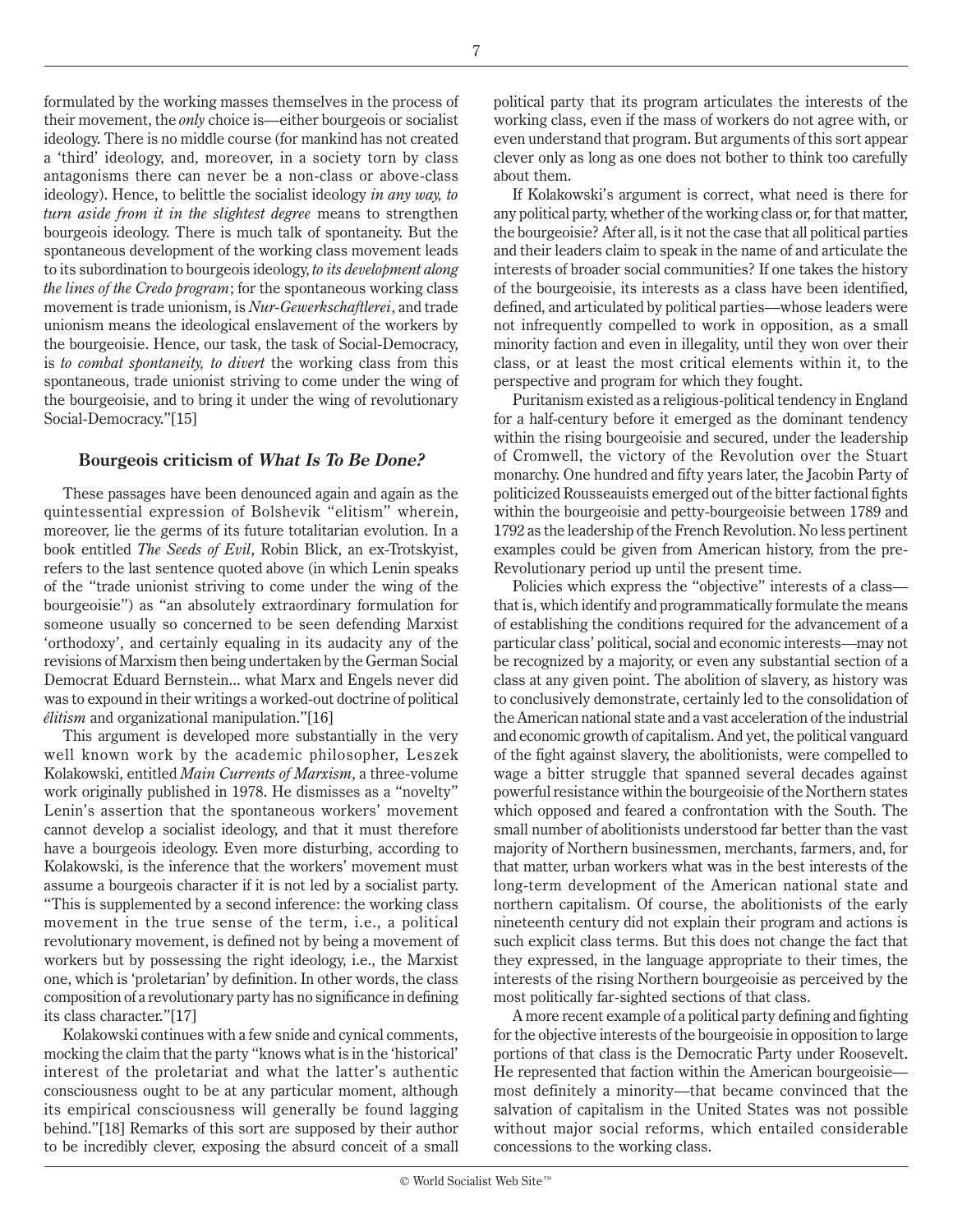Let me also point out that the ruling elites employ the services of hundreds of thousands of specialists in politics, sociology, economics, international affairs, etc., to help them understand what their objective interests are. Even though it is, for reasons I will explain, far easier for the average bourgeois to perceive where his true interests lie than for the average worker, the formulation of ruling class policy can never be merely a direct reflection of what the "average" American businessman, or even the "average" multi-millionaire corporate executive, thinks.

Kolakowski's claim that Lenin's conception of the relation between the socialist party and the development of consciousness had no foundation in Marxism requires that he simply ignore what Marx and Engels actually wrote on this subject. In *The Holy Family*, written in 1844, they explained that in the formulation of the socialist program:

"It is not a question of what this or that proletarian, or even the whole proletariat, at the moment regards as its aim. It is a question of what the proletariat is, and what, in accordance with this being, it will historically be compelled to do. Its aim and historical action are visibly and irrevocably foreshadowed in its own life situation as well as in the whole organization of bourgeois society today."[19]

In another book attacking *What Is To Be Done?*, the abovequoted passage is cited—but not, as in the case of Kolakowski, to discredit only Lenin. The position of British historian Neil Harding is that Lenin was, in fact, an orthodox Marxist. The conceptions advanced in *What Is To Be Done?* were based on what Marx himself had written in *The Holy Family*. Therefore, according to Harding, "The privileged role allotted to the socialist intelligentsia in organizing and articulating the grievances of the proletariat and leading their political struggle, far from being a Leninist deviation from Marxism, is central to the arrogance of Marxism as a whole. Marx (and all subsequent Marxists) had to assert that he had a more profound awareness of the long-term interests and objectives of the proletariat than any proletarian, or group of proletarians could themselves possess." [20]

While Kolakowski maintains that Lenin revised Marx, and Harding insists that Lenin based himself on Marx, their denunciation of *What Is To Be Done?* proceeds from a rejection of the claim that socialist class consciousness needs to be brought into the working class by a political party, and that any party can claim that its program represents the objective interests of the working class. The Marxist affirmation of objective truth is derived from an infatuation with science, the belief that the world is, in an objective sense, both knowable and law-bound, "and that the systematic, generalized (or 'objective') knowledge of science was privileged over the 'subjective' knowledge conveyed by immediate experience."[21] Harding attacks the Marxist conception that objective truth is something that should be considered apart from, and even opposed to, the results derived from a canvass of public opinion. Harding writes:

"Leninism is wholly a child of Marxism in respect to the basic foundations of its theory of the party. It bases itself on a similar claim to a special sort of knowledge and a similar arrogant contention that the proletarian cause cannot be discovered merely by taking a poll among workers."[22]

Armed with the fashionable post-modernist jargon so beloved

by contemporary ex-leftist academics—in which scientific knowledge is redefined as merely a "privileged" mode of discourse which has managed, for reasons wholly unrelated to the intrinsic quality of its content, to assert its preeminence over other less culturally-favored forms of expression—Harding rejects what he refers to as "the shadowy notion of historical imminence" to which both Marx and Lenin subscribed; that is, the notion "that thorough study of the development of society would disclose certain general tendencies which, once established and dominant, propelled men to act in given ways."[23]

#### **Science, society and the working class**

This bring us to the central theoretical and philosophical issue that underlies not only Lenin's conception of the role of the party, but the whole Marxist project. If, as Harding maintains, the perceptions and opinions generated in the minds of workers on the basis of their immediate experience are no less valid and legitimate than knowledge developed on the basis of an insight into the laws of social development, then workers have no need for a political party that strives to bring their practice into alignment with the law-governed tendencies disclosed by science. Let me point out that one can, based on Harding's arguments, deny that there is any need for science in any form. Science proceeds from the distinction between reality as it manifests itself in immediate sense perception, and reality as it emerges through a complex and protracted process of analysis and theoretical abstraction.

The essential question with which we are confronted is: Can objective social reality—assuming the acceptance of the existence of such a reality (which for academics is a big if)—be understood by the individual workers, or by the working class as a whole on the basis of immediate experience? This is a question to which Lenin devoted an extraordinary amount of study, especially when he was engaged, several years later, in the writing of the theoretical tract *Materialism and Empirio-Criticism*. Lenin wrote: "In all social formations of any complexity—and in the capitalist social formation in particular—people in their intercourse are *not conscious* of what kind of social relations are being formed, in accordance with what laws they develop, etc. For instance, a peasant when he sells his grain enters into 'intercourse' with the world producers of grain in the world market, but he is not conscious of it; nor is he conscious of what kind of social relations are formed on the basis of exchange. Social consciousness *reflects* social being—that is Marx's teaching. A reflection may be an approximately true copy of the reflected, but to speak of identity is absurd."[24]

"... Every individual producer in the world economic system realizes that he is introducing this or that change into the technique of production; every owner realizes that he exchanges certain products for others; but these producers and these owners do not realize that in doing so they are thereby changing *social being*. The sum-total of these changes in all their ramifications in the capitalist world economy could not be grasped even by seventy Marxes. The most important thing is that the *objective* logic of these changes and of their historical development has in its chief and basic features been disclosed—objective, not in the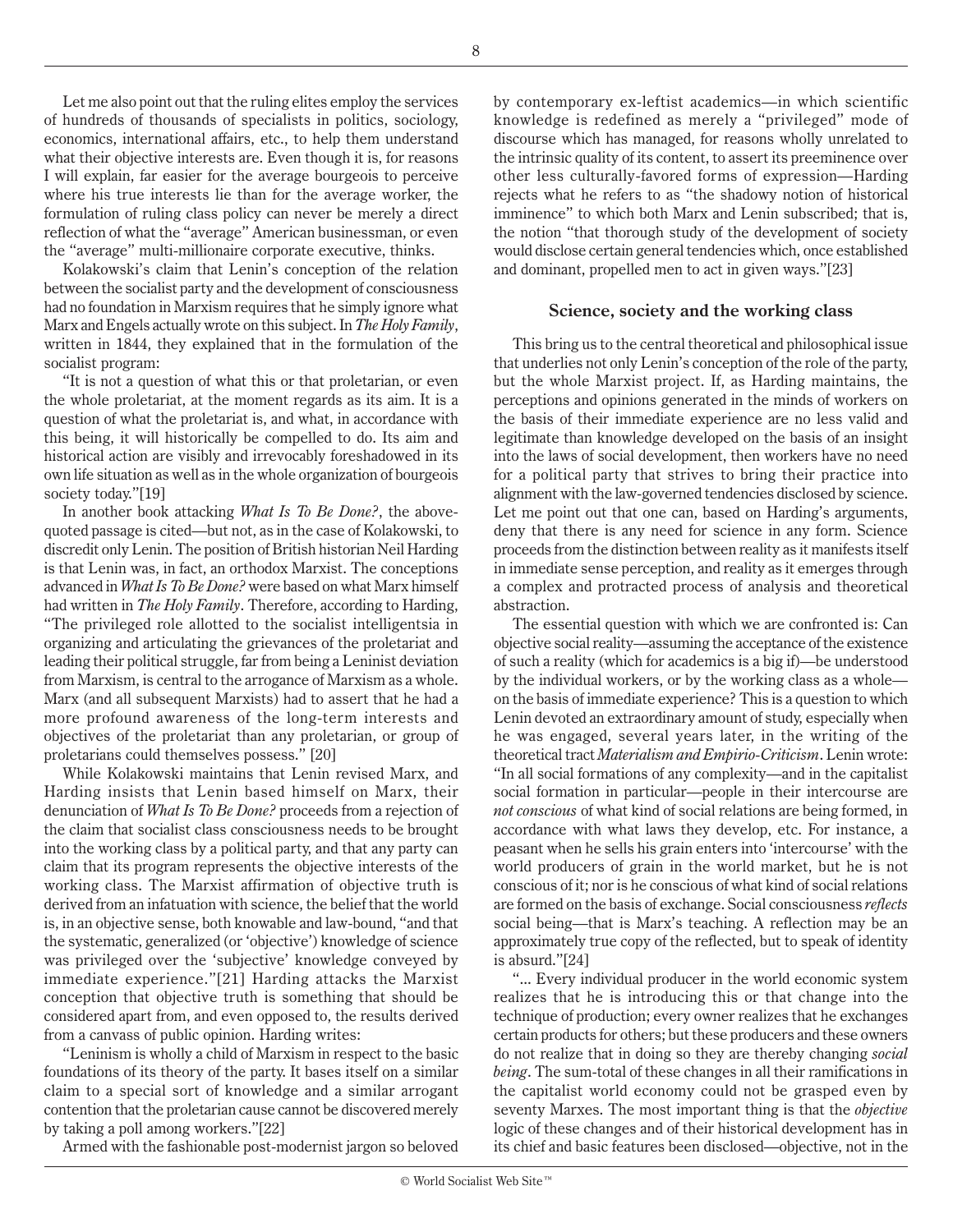sense that a society of conscious beings, of people, could exist and develop independently of the existence of conscious beings (and it is only such trifles that Bogdanov *stresses* by his 'theory'), but in the sense that social being is *independent* of *the social consciousness* of people. The fact that you live and conduct your business, beget children, produce products and exchange them, gives rise to an objectively necessary chain of development, which is independent of your *social* consciousness, and is never grasped by the latter completely. The highest task of humanity is to comprehend this objective logic of economic evolution (the evolution of social life) in its general and fundamental features, so that it may be possible to adapt *to it* one's social consciousness and the consciousness of the advanced classes of all capitalist countries in as definite, clear and critical fashion as possible."[25]

When people go to work, to what extent are they aware of the vast network of global economic interconnections of which their own job is a minute element? One can reasonably assume that even the most intelligent worker would have only the vaguest sense of the relationship of his job, or his company, to the immensely complex processes of modern transnational production and exchange of goods and services. Nor is the individual worker in a position to penetrate the mysteries of international capitalist finance, the role of global hedge funds, and the secret and often impenetrable ways (even to experts in the field) that tens of billions of dollars in financial assets are moved across international borders every day. The realities of modern capitalist production, trade and finance are so complex that corporate and political leaders are dependent upon the analyses and advice of major academic institutions, which, more often than not, are divided among themselves as to the meaning of data at their disposal.

But the problem of class consciousness goes beyond the obvious difficulty of assimilating and mastering the complex phenomena of modern economic life. At a more basic and essential level, the precise nature of the social relationship between an individual worker and his employer, let alone between the entire working class and the bourgeoisie, is not and cannot be grasped at the level of sense perception and immediate experience.

Even a worker who is convinced that he or she is being exploited cannot, on the basis of his or her own bitter personal experience, perceive the underlying socio-economic mechanism of that exploitation. Moreover, the concept of exploitation is not one that is easily understood, let alone derived directly from the instinctive sense that one is not being paid enough. The worker who fills out an application form upon applying for a job does not perceive that she is offering to sell her labor power, or that the unique quality of that labor power is its capacity to produce a sum of value greater than the price (the wage) at which it has been purchased; and that profit is derived from this differential between the cost of labor power and the value that it creates.

Nor is a worker aware that when he purchases a commodity for a definite sum of money, the essence of that exchange is a relation not between things (a coat or some other commodity for a definite amount of money) but between people. Indeed, he does not understand the nature of money, how it emerged historically as the expression of the value form, and how it serves to mask, in a society in which the production and exchange of commodities

have been universalized, the underlying social relations of capitalist society.

What I have just been speaking about might serve as a general introduction to what might be considered the theoreticalepistemological foundation of Marx's most important work, *Capital*. In the concluding section of the critical chapter one of volume one, Marx introduces his theory of commodity fetishism, which explains the objective source of the mystification of social relations within capitalist society—that is, the reason why in this particular economic system social relations between people necessarily appear as relations between things. It is not, and cannot be apparent to workers, on the basis of sense perception and immediate experience, that any given commodity's value is the crystallized expression of the sum of human labor expended in its production. The discovery of the objective essence of the value form represented a historical milestone in scientific thought. Without this discovery, neither the objective socio-economic foundations of the class struggle nor their revolutionary implications could have been understood.

However the worker may dislike the social consequences of the system in which he lives, he is not in a position to grasp, on the basis of immediate experience, either its origins, its internal contradictions or the historically-limited character of its existence. The understanding of the contradictions of the capitalist mode of production, of the exploitative relationship between capital and wage-labor, of the inevitability of class struggle and its revolutionary consequences, arose on the basis of real scientific work, with which the name of Marx will be forever linked. The knowledge obtained through this science, and the method of analysis involved in the achievement and extension of this knowledge, must be introduced into the working class. That is the task of the revolutionary party.

If Lenin was an élitist, then the same label must be affixed to all those have fought under the banner of scientific truth against innumerable forms of obscurantism. Did not Thomas Jefferson write that he had sworn eternal opposition to every form of ignorance and tyranny over the minds of men? The charge of élitism should be leveled against those who denigrate and oppose the political and cultural enlightenment of the working class, and thereby leave it at the mercy of its exploiters.

Finally, let us deal with the charge that Lenin's insistence on the necessity of a struggle against the forms of working class consciousness generated spontaneously within capitalist society and his hostility to vulgar public opinion as it takes shape under the bombardment of the propaganda organs of the mass media was "undemocratic," even "totalitarian." Underlying this accusation is a form of social bitterness, deeply embedded in class interests and social prejudices, evoked by the effort of the socialist movement to create a different, non-bourgeois form of public opinion, in which the real political and historical interests of the working class find expression.

There is no more profoundly democratic project than that expressed in the effort of the Marxist movement to develop the class consciousness of the working class. Lenin did not "impose" his scientifically-grounded program on the working class. Rather, all his political work over more than a quarter-century prior to the events of 1917 sought to raise the social thought of the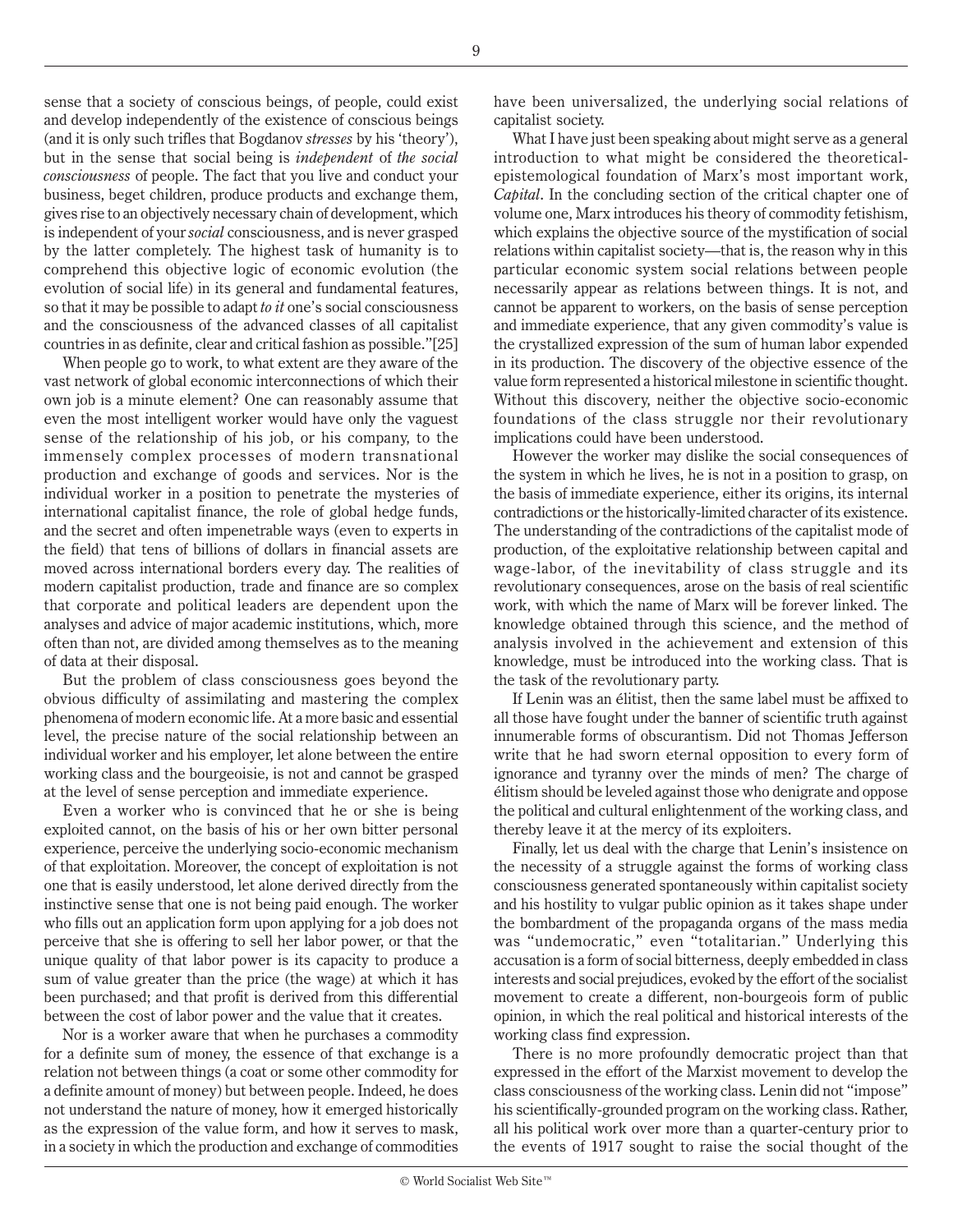advanced sections of the Russian working class to the level of science. And in that he and the Bolshevik Party succeeded. In the achievement of this task Lenin represented, as John Reed noted, "A strange popular leader—a leader purely by virtue of intellect... with the power of explaining profound ideas in simple terms, of analyzing a concrete situation. And combined with shrewdness, the greatest intellectual audacity." [26]

It was not Lenin who first proclaimed the necessity of bringing socialist consciousness into the working class. His denunciations of the economists' glorification of the 'spontaneous element' were certainly informed by a profound reading of Marx's *Capital* and an understanding of the manner in which capitalism, as a system of production relations established among people, conceals the real socially-rooted mechanisms of exploitation. Lenin's originality as a political thinker found expression not in his insistence upon the need to introduce consciousness into the working class—this was widely accepted by Marxists throughout Europe—but in the consistency and persistence with which he applied this precept and in the far-reaching political and organizational conclusions he drew from it.

# **Class consciousness and "political exposures"**

How, then, was the political consciousness of the working class to be developed? The answer which was given by Lenin to this question bears careful study. For the economists, agitation related to economic "bread and butter" issues and immediate problems encountered in the factory served as the principal means of developing class consciousness. Lenin explicitly rejected the conception that genuine class consciousness could be developed on such a narrow economic basis. Agitation on immediate economic concerns was sufficient only for the development of trade union consciousness, i.e., the bourgeois consciousness of the working class. The development of revolutionary class consciousness, Lenin insisted, required that socialists concentrate their agitation on what he referred to as *political exposures*.

"*In no way* except by means of such exposures *can* the masses be trained in political consciousness and revolutionary activity. Hence, activity of this kind is one of the most important functions of international Social Democracy as a whole, for even political freedom does not in any way eliminate exposures; it merely shifts somewhat their sphere of direction."[27]

In words that have lost none of their relevance—or, which, due to the staggering decline in our own period of the nature and significance of socialist consciousness, have actually grown in significance—Lenin wrote:

"Working class consciousness cannot be genuine political consciousness unless the workers are trained to respond to *all* cases of tyranny, oppression, violence, and abuse, no matter *what class* is affected—unless they are trained, moreover, to respond from a Social Democratic [i.e., revolutionary] point of view and no other. The consciousness of the working class cannot be genuine class consciousness unless the workers learn, from concrete, and above all from topical political facts and events to observe *every* other social class in *all* the manifestations of its

intellectual, ethical and political life; unless they learn to apply in practice the materialist estimate of *all* aspects of the life and activity of *all* classes, strata, and groups of the population. Those who concentrate the attention, observation, and consciousness of the working class exclusively, or even mainly, upon itself alone are not Social Democrats; for the self-knowledge of the working class is indissolubly bound up, not solely with a fully clear theoretical understanding—it would be even truer to say, not so much with the theoretical, as with the practical understanding of the relationships between *all* the various classes of modern society, acquired through the experience of political life. For this reason the conception of economic struggle as the most widely applicable means of drawing the masses into the political movement, which our Economists preach, is so extremely harmful and reactionary in its practical significance."[28]

Lenin stressed that the revisionists who insisted that the fastest and easiest way to attract the attention of workers and win their support was to concentrate on economic and "shopfloor" issues—and that the principal activity of socialists should be in the day-to-day economic struggles of workers—were really contributing nothing of importance, in terms of the development of socialist consciousness, to the spontaneous workers' movement. In fact, they were acting not as revolutionary socialists but as *mere* trade unionists. The really essential task of socialists was not to talk to workers about what they already know—dayto-day factory and on-the-job issues—but, rather, about what they cannot acquire from their immediate economic experience political knowledge.

"You intellectuals can acquire this knowledge," wrote Lenin, affecting the voice of a worker, "and it is your *duty* to bring it to us in a hundred- and a thousand-fold greater measure than you've done to now; and you must bring it to us, not only in the form of discussion, pamphlets, and articles (which very often—pardon our frankness—are rather dull), but precisely in the form of vivid *exposures* of what our government and our governing classes are doing at this very moment in all spheres of life."[29]

Of course, Lenin did not counsel indifference, let alone abstention, from the economic struggles of the working class. But what he did oppose was the unwarranted and harmful fixation of socialists on such struggles, their tendency to limit their agitation and practical activity to economic issues and trade unionist struggles, and their neglect and avoidance of the critical and fundamental political issues that confront the working class as the revolutionary force within society. Moreover, when socialists intervened in trade union struggles, their real responsibility was, as Lenin wrote, "*to utilize* the sparks of political consciousness which the economic struggle generates among workers, for the purpose of *raising* the workers to the level of *Social Democratic* political consciousness.[30]

I have devoted such a great deal of time to this review of *What Is To Be Done?* because—and I hope that this is clear to all of you—what we actually have been talking about is the theory and perspective of the *World Socialist Web Site*.

### **Notes:**

[1] *"Left-Wing" Communism, An Infantile Disorder* (New York: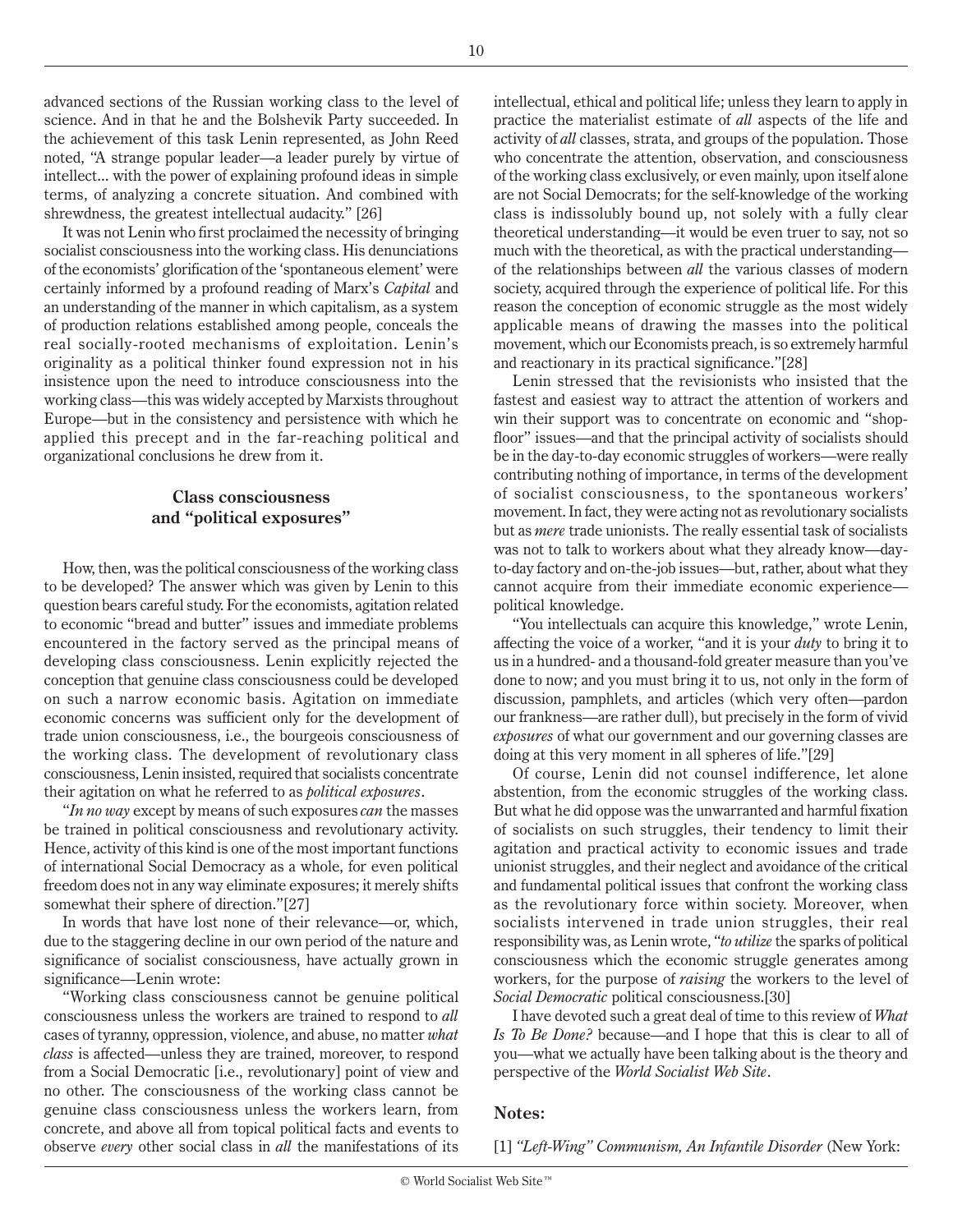- International Publishers, 1969), p. 11. [2] London: New Park, 1980, pp. 53-54 [3] *Selected Philosophical Works*, Volume I (Moscow: Progress Publishers, 1976), pp. 76-80. [4] *Collected Works*, Volume 4 (Moscow: Progress Publishers, 1964), p. 368. [5] *Marxism in Russia*, Key documents, 1879-1906, edited by Neil Harding (Cambridge 1983) p. 251. [6] Ibid, p. 252. [7] Ibid, p. 369-70. [8] *Collected Works,* Volume 5 (Moscow: Foreign Language Publishing House, 1961), p. 335. [9] Ibid, p. 369. [10] Ibid, p. 369. [11] Ibid, p. 370 (italics in the original). [12] Ibid, p. 371. [13] Ibid, pp. 375-76. [14] Ibid, p. 383-84.
- 
- [15] Ibid, p. 384 (italics in the original).
- [16] London: Steyne Publications, 1995, p. 17. [17] London: Oxford University Press, 1978, pp. 389-90. [18] Ibid, p. 390. [19] *Collected Works,* Volume 4 (New York: International Publishers, 1975), p. 37. [20] *Leninism* (Durham, N.C.: Duke University Press, 1996), p. 34. [21] Ibid, p. 173. [22] Ibid, p. 174. [23] Ibid, p. 172. [24] *Collected Works*, Volume 14 (Progress Publishers, 1977), p. 323 (italics in the original). [25] Ibid, p. 325 (italics in the original). [26] *Ten Days That Shook the World* (Penguin, 1977), p. 128. [27] Vol. 5, p. 412 (italics in the original). [28] Ibid, pp. 412-13 (italics in the orginal). [29] Ibid, p. 417 (italics in the orginal).
- [30] Ibid, p. 416 (italics in the orginal).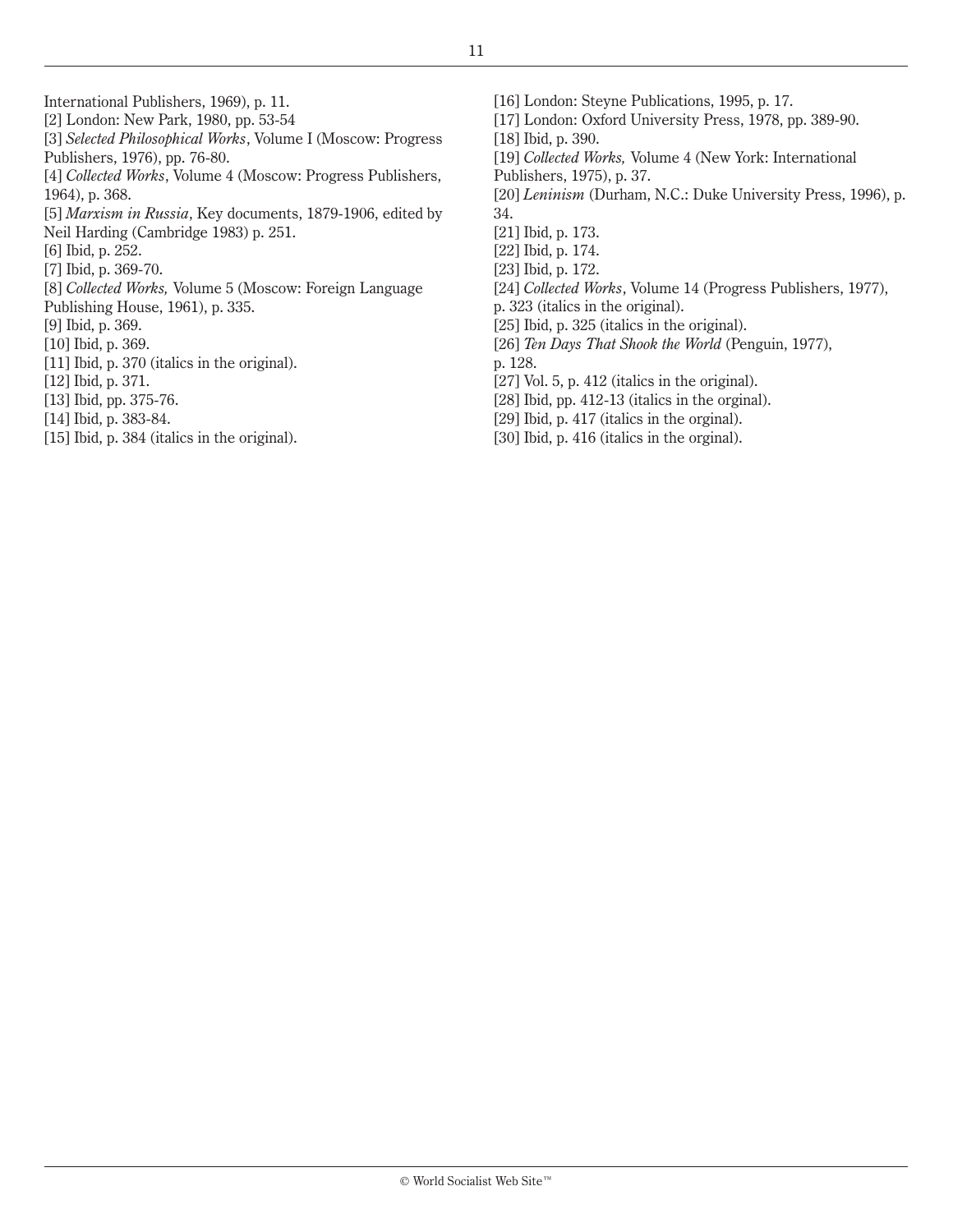poetry in the USSR from 1921 to 1927, when he was removed from the editorship by Stalin's Politburo.

His name is invariably associated with the work of the socalled "fellow travelers," a term coined by Trotsky to describe a disparate group of literary figures who generally sympathized with the revolution, or accepted it, but maintained their distance from the Bolsheviks and Marxism.

Voronsky's attitude, and the attitude of Lenin, Trotsky, Lunacharsky and others, combined ideological firmness with great patience and flexibility. After all, Voronsky's concern was not with scoring immediate political points, like his vulgarizing opponents, but with the emergence of a critical-minded and elevated culture that would make a difference in the lives of millions. He encouraged those writers who honestly and artistically shed light on Soviet reality, warts and all.

Voronsky resolutely stood his ground against ferocious and increasingly vile criticism, admitting the fellow travelers' "ideological jumble and confusion" [50] but insisting, "artistically they are honest; their works give pieces of real life, and not saccharine legends... These fellow-travelers were the first to aim their blows at wooden agitation pieces... They approached the *Russian* revolution, and not revolution in general, outside of time and space." [51]

We have much to learn from this work. Of course, we have very few "fellow travelers" in the literal sense at the moment, i.e., artists who sympathize with our program of socialist revolution. But there are certainly many "fellow critics" of capitalist society, some of whom will become "fellow travelers," or perhaps more, as the political situation matures. And there are plenty of semi-critics, one-quarter critics, as well as quasicritics and pseudo-critics.

Adopting the proper approach and tone, that balance of criticism, ideological sharpness, friendly advice, encouragement, "shots across the bow" and so forth, is no small matter. It takes a considerable amount of political and artistic experience. Mistakes are sometimes made. But Voronsky's (and Trotsky's) work along these lines is invaluable.

In conclusion, I simply want to bring your attention to the work of Voronsky as the *de facto* leader and certainly ideological guide of the *Pereval* [*Mountain Pass*] group, composed of younger writers. Here, perhaps, Voronsky found the most receptive audience of artists, talented and sensitive young people, committed to the revolution and hostile to the banalities and empty-headed rhetoric of the proletcultists and budding Stalinists.

As one of the Perevalist writers, Abram Lezhnev, wrote, "For us, socialism is not an enormous workers' dormitory, as it is for the maniacs of productionism and advocates of factography... For us, it is the great epoch of freeing man from all the chains which bind him, when all the capabilities in his nature are revealed with full force." [52]

The 1927 platform of the group, on the eve of the catastrophe for Soviet art, is another tragic reminder of what was lost to Stalinism. Historian Robert Maguire sums up the *Pereval* platform: "There was strong disapproval of the notion that any one literary group, however distinguished, should enjoy 'hegemony'; support for the principle of 'free creative competition' in all the arts; a definition of literature's task as 'the continual recording of the

human personality in its inexhaustible variety'; a protest against 'any attempts to schematize man, vulgar oversimplification of any kind, deadening standardization, any belittling of the writer's personality... ; an insistence that literature must link itself to the classical heritage, not only of Russia but of the world; a concept of the work of art as a unique organic individuality 'where elements of thought and feeling are recast esthetically'; an emphasis on high standards of literary craftsmanship; and a suggestion of the 'sincerity' doctrine in the insistence on the 'revolutionary conscience of each artist' which 'does not permit him to conceal his inner world.'" [53]

We would be happy, I think, to accept these principles as a general guide to our own work today.

# **Notes:**

[1] *Problems of Everyday Life* (New York and London, 2004), p. 18.

[2] *The Revolution Betrayed* (Detroit, 1991), pp. 155-156.

[3] www.marxists.org/archive/luxemburg/1918/06/ korolenko.htm

[4] *Trotsky's Notebooks: 1933-1935* (New York, 1986), p. 104. [5] "The Art of Seeing the World" in *Art as the Cognition of Life: Selected Writings: 1911-1936* (Oak Park, Michigan, 1998), p. 367.

[6] *New Left Review*, January-February 2000.

[7] Neville Wakefield, *Postmodernism: the Twilight of the Real*

(London and Winchester, Massachusetts, 1990), p. 140.

[8] www.uta.edu/english/apt/collab/texts/america.html

[9] www.mun.ca/phil/codgito/vol4/v4doc2.html

[10] *Postmodernism, or the Cultural Logic of Late Capitalism* (Durham, North Carolina, 1992), p. 46.

[11] *The Geopolitical Aesthetic* (Bloomington and Indianapolis, Indiana, 1995), p. 3.

[12] www.mun.ca/phil/codgito/vol4/v4doc2.html

[13] *The Geopolitical Aesthetic*, p. 16.

[14] "Leninism and Workers' Clubs" in *Problems of Everyday*

*Life* (New York and London, 2004), p. 365.

[15] "A Few Words on How to Raise a Human Being" in *Problems of Everyday Life*, p. 172.

[16] *The Condition of the English Working Class*

(Harmondsworth, Middlesex and New York, 1987), p. 245.

[17] *The Alternative Culture: Socialist Labor in Imperial*

*Germany* (New York and Oxford, 1985), p. 148.

[18] Ibid, p. 138.

[19] www.marxists.org/archive/mehring/1918/marx/ tranpref.htm

[20] www.marxists.org/archive/luxemburg/1903/misc/ stagnation.htm

[21] Foreword, *Art as the Cognition of Life* (Oak Park, Michigan, 1998), p. x.

[22] V.I. Lenin, *Materialism and Empirio-Criticism* (New York, 1972), p. 36.

[23] Zenovia A. Sochor, *Revolution and Culture: The Bogdanov-Lenin Controversy* (Ithaca and London, 1988), p. 31. [24] Ibid, p. 39. 25] Ibid, pp. 40-41.